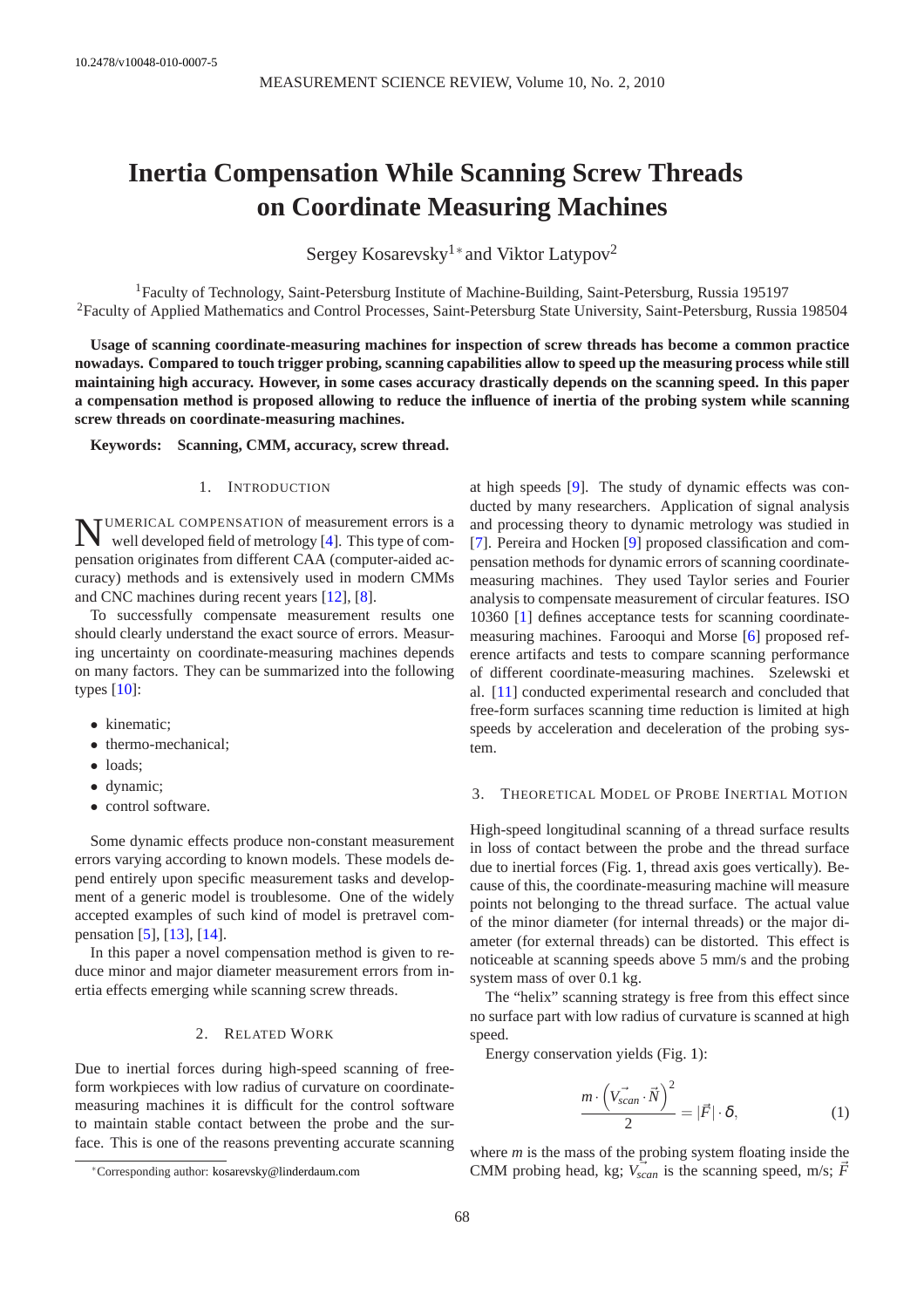<span id="page-1-0"></span>

Fig. 1: Scanning thread surface with a spherical probe.

is the contact force, N;  $\vec{N}$  is the unit vector orthogonal to the thread axis;  $\delta$  is the separation of the probe from the surface (Fig. [2\)](#page-1-1), m.

Assuming that  $\vec{N}$  and  $\vec{F}$  are collinear, the separation value  $\delta$  can be derived from the equation [\(1\)](#page-0-0):

$$
\delta = \frac{m \cdot V_{scan}^2 \cdot \cos^2 \frac{\alpha}{2}}{2 \cdot F},
$$

where  $\alpha$  is the thread angle.

Since the separation  $\delta$  is axisymmetric (Fig. [2\)](#page-1-1), the diameter measurement error is

<span id="page-1-2"></span>
$$
D_{\delta} = \frac{m \cdot V_{scan}^2 \cdot \cos^2 \frac{\alpha}{2}}{F}.
$$
 (2)

## 4. COMPENSATION

The equation [\(2\)](#page-1-2) can be used to obtain the diameter compensation formula:

<span id="page-1-3"></span>
$$
D = D_m \pm \frac{m \cdot V_{scan}^2 \cdot \cos^2 \frac{\alpha}{2}}{F},\tag{3}
$$

where *D* is the compensated diameter, m (Fig. [2\)](#page-1-1);  $D_m$  is the measured diameter, m. The upper sign applies to internal threads and the lower sign to external threads, respectively.

## 5. EXPERIMENTAL VERIFICATION OF THE MODEL

We scanned the ISO metric screw thread ring gauge M170x6 [\[3\]](#page-3-12) to measure its minor diameter. The diameter was calculated as the maximal inscribed cylinder with both filtering and

<span id="page-1-1"></span>

Fig. 2: Compensated and measured diameters.

outliers elimination disabled. The mass of our probing system was 0.1 kg according to manufacturer's specification, contact force was set in CMM software to 0.2 N.

Theoretical and experimental values for different scanning speeds are summarized in Table [1.](#page-2-0)

Experimental values were obtained on a Carl Zeiss PRISMO 10 S-ACC coordinate-measuring machine with the following parameters according to ISO 10360 [\[1\]](#page-3-9):

• maximum permissible indication error

$$
MPE_E = 1.7 + \frac{L}{350} \mu m;
$$

• maximum permissible probing error

$$
MPE_P=1.5 \,\mu m;
$$

• maximum permissible scanning error

$$
MPE_{THP} = 2.1 \,\mu m.
$$

The probing system used consists of one vertical ruby sphere stylus with the shaft length of 60 mm and sphere radius of 3 mm.

The value of the minor diameter scanned at 1 mm/s was assumed to be the actual value  $(D_{\delta, Exp.} = 0)$ . Each of the resulted experimental errors were averaged by 10 measurements.

Plots of the estimated error  $(D_{\delta})$ , the experimental error  $(D_{\delta, Exp.})$  and the compensated error  $(D_{\delta, Exp.} - D_{\delta})$  are displayed in Fig. [3.](#page-2-1) The compensated error is also individually shown in Fig. [4.](#page-3-13)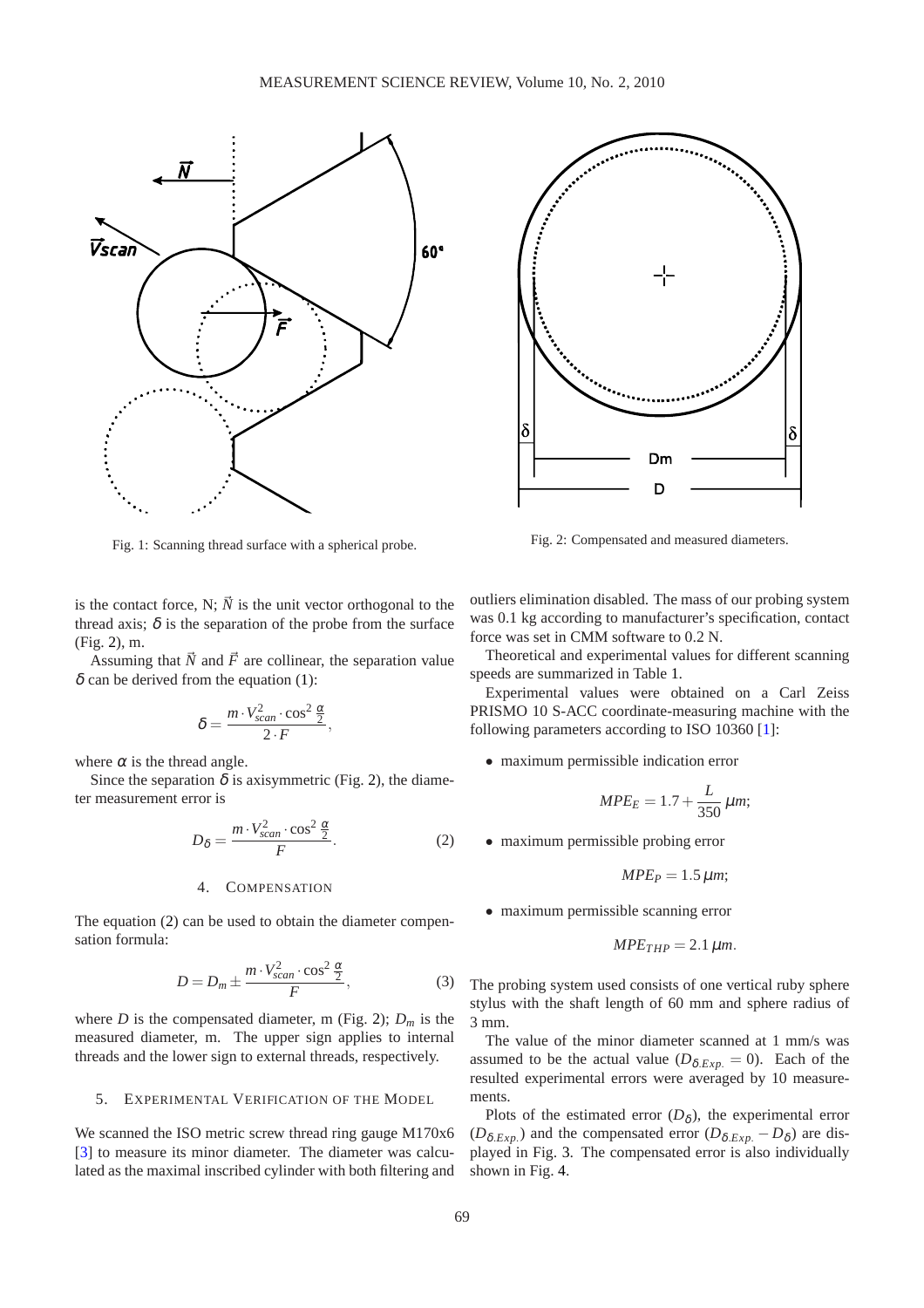# MEASUREMENT SCIENCE REVIEW, Volume 10, No. 2, 2010

<span id="page-2-0"></span>

| Speed, mm/s    | Separation $\delta$ , $\mu$ m | $D_{\delta}$ , $\mu$ m | $D_{\delta, Exp.}$ , $\mu$ m | Reduction, % |
|----------------|-------------------------------|------------------------|------------------------------|--------------|
| л.             | 0.2                           | 0.4                    | 0.0                          | 0.0          |
| $\mathfrak{2}$ | 0.8                           | 1.5                    | 0.4                          | 26.7         |
| 3              | 1.7                           | 3.4                    | 1.8                          | 53.0         |
| 4              | 3.0                           | 6.0                    | 2.0                          | 33.3         |
| 5              | 4.7                           | 9.4                    | 3.1                          | 33.0         |
| 6              | 6.8                           | 13.5                   | 11.0                         | 81.5         |
| 7              | 9.2                           | 18.4                   | 11.9                         | 64.7         |
| 8              | 12.0                          | 24.0                   | 31.6                         | 68.3         |
| 9              | 15.2                          | 30.4                   | 37.6                         | 76.3         |
| 10             | 18.8                          | 37.5                   | 46.1                         | 77.1         |
| 11             | 22.7                          | 45.4                   | 38.5                         | 84.8         |
| 12             | 27.0                          | 54.0                   | 40.6                         | 75.2         |
| 13             | 31.7                          | 63.4                   | 80.2                         | 73.5         |
| 14             | 36.8                          | 73.5                   | 90.8                         | 76.5         |
| 15             | 42.2                          | 84.4                   | 123.7                        | 53.4         |

Table 1: Effect of scanning speed on measurement results.

<span id="page-2-1"></span>

Fig. 3: Measurement error versus scanning speed.

The percentage of error reduction was calculated as

$$
R = \left(1 - \frac{|D_{\delta, Exp.}|-D_{\delta}}{D_{\delta}}\right) \cdot 100\%,
$$

and is displayed in Fig. [4.](#page-3-13)

# 6. CONCLUSIONS

The most significant error reduction (Fig. [4\)](#page-3-13) can be achieved in the interval of scanning speeds from 6 mm/s and up to 12 mm/s. At scanning speeds below 5 mm/s the influence of the studied effect is surpassed by the *MPE<sup>E</sup>* value of the tested CMM and cannot be treated unambiguously (note large fluctuations in error reduction at speeds below 5 mm/s). At speeds above 12 mm/s the compensated error quickly surpasses 20  $\mu$ *m* and becomes unacceptable for most practical applications.

Even though the mass of the probing system was taken directly from the manufacturer's specification and no actual mass measurement was performed, the calculated compensation values [\(3\)](#page-1-3) have proven to be useful.

Though numerical compensation of the measurement re-